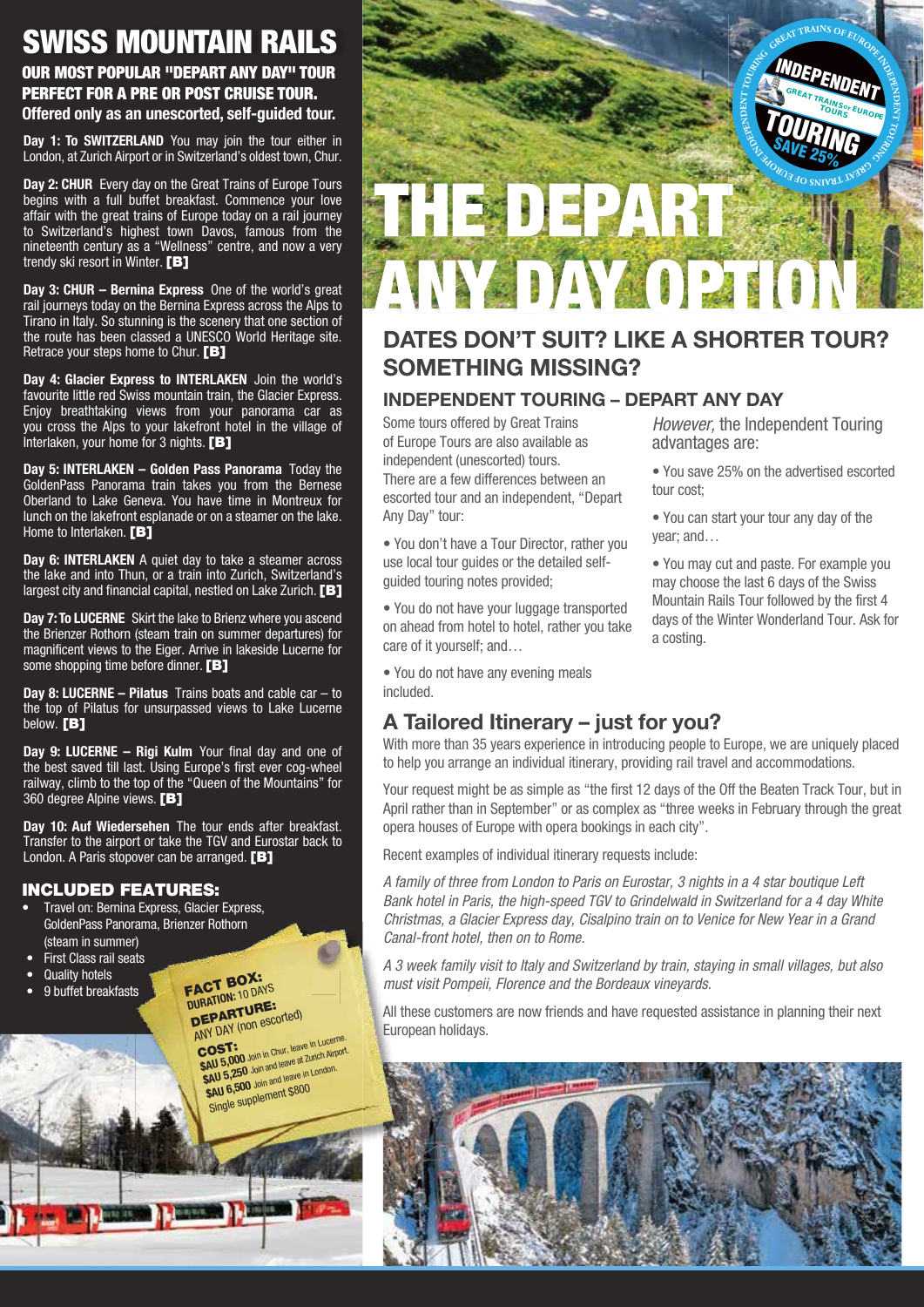## BOOKING CONDITIONS

**Great Trains of Europe Tours (ABN 75 325 010 987) is an accredited travel agent (ATAS #12982). We are members of IATA (Licence #968366100) and the Concorde Independent Agents' Network.**

**Costs:** All costs in this brochure are expressed in Australian dollars and are based on airfares, and land transport and accommodation costs, and Australian dollar exchange rates effective as at June 1st, 2018. Exchange rate fluctuations in the price of any service provided, beyond the control of Great Trains of Europe Tours, may be passed on to travellers, right up to the date of departure. Please note that some city taxes or bed taxes cannot be pre-paid by agents, and must be paid by the tour member at check-out.

A deposit of \$2,500 per person will guarantee a place on your chosen tour (unless already filled, in which case you will be advised of your place on the waiting list. With a maximum tour size of 25 travellers, tours often fill early).

Full final payment is due 90 days before commencement of the tour. Please make payment by cheque to "Great Trains of Europe Tours" or by bank transfer as follows: Heritage Bank, Toowoomba, Queensland, Australia. BSB 638-060 Account Number 111 097 34. Great Trains of Europe Tours currently does not accept payment by credit card.

**Cancellation Policy:** Cancellation at any time after the deposit is paid will result in the forfeiture of the deposit. Any booking cancelled between 90 days and 45 days before departure will incur a 50% cancellation charge on land content and up to 100% on airfares, depending on the airfare used. Bookings cancelled within 45 days of departure will incur a 100% cancellation charge. Travel insurance will cover cancellation because of illness, death in the family etc. Travel insurance is therefore considered mandatory.

**Travel Insurance:** A condition of joining a Great Trains of Europe tour is either the purchase of travel insurance through Great Trains of Europe Tours, or documentary evidence of a sufficient level of travel insurance purchased elsewhere.

**European Rail Travel:** The standard of rail travel in Europe ranges from small and basic local trains to luxury high-speed international trains. On rare occasions European rail companies may change timetables, classes of travel available or rolling stock within the period of validity of a travel brochure. Descriptions of trains & routes provided in this brochure are accurate at the time of printing and provided in good faith. It is not possible to request rail seating either facing or with back to the direction of travel. Many European trains change direction during a journey.

**Baggage allowance:** Porterage of one suitcase per person is included in tour cost.

**Coaches:** When itineraries take us away from rail routes and coaches must be used, a seating rotation system applies.

**Hotels:** European hotel rooms – even in 4 or 5 star hotels – are often smaller than in Australian hotels. Single rooms, particularly, can be very small. Should a traveller who has requested a single room wish to have a quote for the cost of single occupancy of a double room, please ask. Tea and coffee making facilities are rare in European hotels, as are inroom security safes. In some European countries, government environmental agencies restrict the use of air-conditioning in hotels to the summer months. Travellers sharing a room on a twin share basis

will be asked their preferences re a double bed or twin beds, but no guarantee can be given that your request will be met. Hotel star ratings, where provided, are those of the country in which the hotel is situated, and vary from country to country.

**Other Important Advice:** All tours will proceed if a minimum of 12 travellers have paid deposits by 90 days before scheduled departure. In the highly unlikely (unprecedented) event that there are insufficient travellers for a tour, you will be offered either (i) a full refund of all monies paid, (ii) a modified cost structure for a smaller group, or

(iii) a place on an alternative Great Trains of Europe Tour. Each tour is sold as a package and there can be no refund for any element of the tour (e.g. a meal or an excursion) not utilised by the traveller by her / his own choice. Tour costs have built into them the costs associated with researching tours, communicating with overseas suppliers, brochure preparation and marketing. Great Trains of Europe Tours does not claim or imply that some of the inclusions in our tours may or may not be available at a lower price direct from the overseas supplier. Travellers are reminded, however, that purchases made direct with overseas suppliers are generally not covered by Australian Travel Agents licensing protections or the Australian Travel Compensation Fund. Most photographs used in this brochure were taken by the Tour Leader on past tours, but some have been provided by hotels, rail companies or Tourism Boards. Photographs are indicative only and we cannot guarantee that a traveller on a Great Trains of Europe tour will personally see all of the places depicted in them.

Great Trains of Europe Tours reserves the right to decline any reservation or booking request, and may at the Tour Directors discretion terminate any person's involvement in the tour due to disruptive or anti-social behaviour.

Great Trains of Europe Tours does not accept responsibility for any injury, damage, loss, delay, change of schedule or other events which are beyond our direct control such as, but not limited to war, terrorism, civil disturbance, industrial action, acts of government or of God, or mechanical failure such as aircraft, trains or coaches.

Great Trains of Europe Tours cannot be held responsible for changes to provision of services by local European suppliers, but we will do all in our power to provide an alternative service of equal standard to that advertised, or make a cash refund of the difference on the spot.

**Contract:** The contract between the traveller and Great Trains of Europe Tours, entered into by your signing the Booking form, shall be construed in accordance with the laws of the State of Queensland.

"Life is a collection of experiences. Let Stan be your guide"

**Noel and Alwynne Towler, Brisbane** (8 time tour members on the Great Trains of Europe Tours)



**P:** 0488 423 848 **E:** greattrains@bigpond.com PO Box 4553 TOOWOOMBA EAST 4350, Qld AUSTRALIA **W:** www.greattrainsofeurope.com.au **ABN** 75 325 010 987 **ATAS** # A12982 **IATA** # 96 8 36610